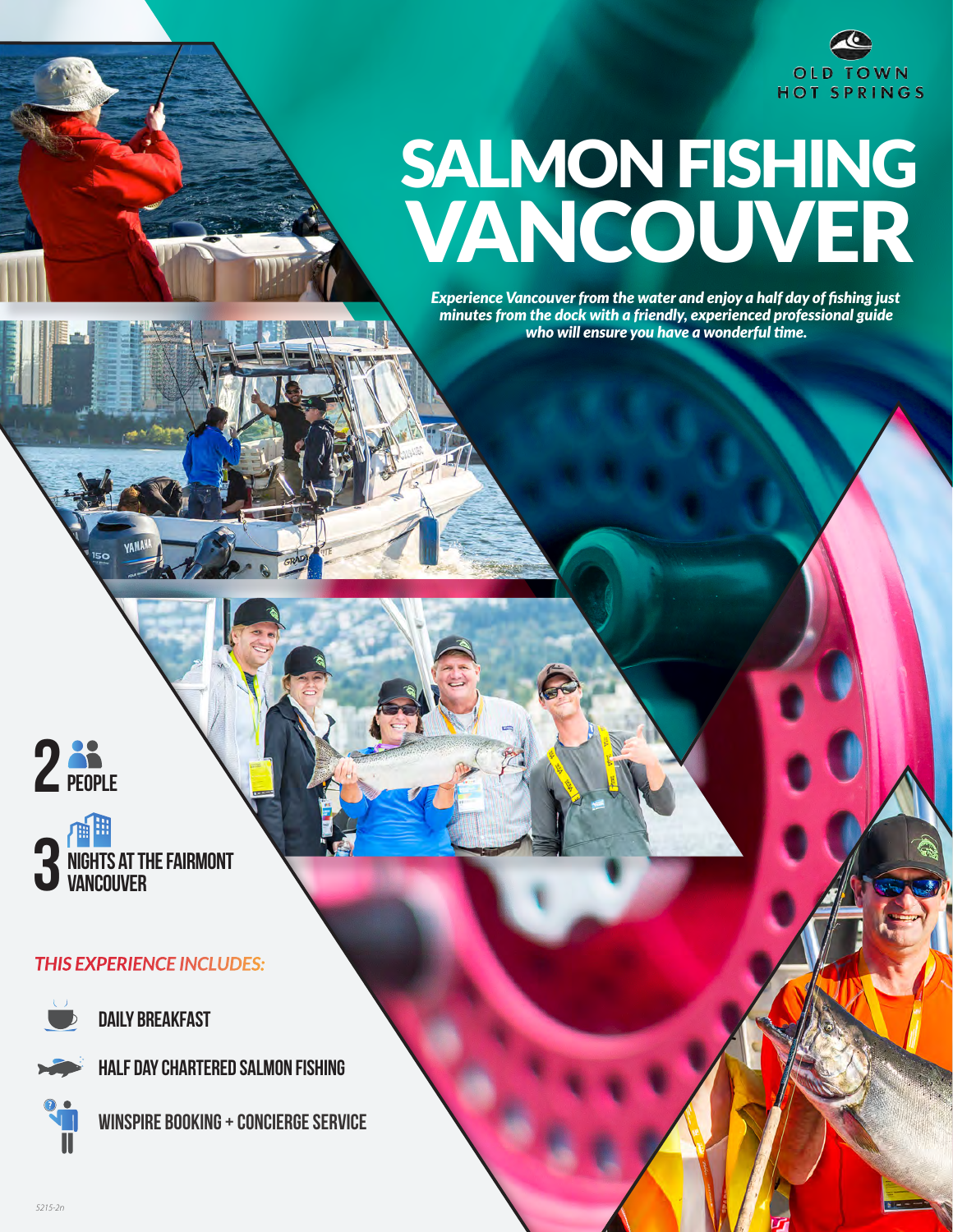# **Salmon Fishing in Vancouver**

## **Chartered Fishing Experience, 3-Night Stay for 2**

This Experience Includes:

- Vancouver, British Columbia, Canada chartered salmon fishing experience with a professional guide for 2
- 3-night stay in a standard guest room at Fairmont Hotel Vancouver or comparable
- Daily breakfast for 2
- Winspire booking & concierge service

Many consider British Columbia to be the best salmon fishing region in the world. Vancouver salmon fishing is accessible year-round, with five species of Pacific salmon available in the waters.

#### **Vancouver Salmon Fishing**

This half day trip is the perfect option for those looking to experience Vancouver from the water and get in some fishing just minutes from the dock. You can find chinook salmon almost all year long, and depending on the season and year, you can also find coho, pinks and sockeye. With this charter, expect to have your lines in the water within 10-20 minutes from leaving the dock!

No experience required! Your friendly, experienced and professional salmon fishing guides will be there to ensure you have a wonderful time out on the water. They are passionate about fishing and providing their clients with a fun, safe and productive day "putting fish in the boat" as they like to say. They'll even clean and fillet your fish and package it for your transport home once back on the dock. All you need to do is come ready to have an amazing experience!

#### **Fairmont Hotel Vancouver**

Enjoy a **3-night stay** in a standard guest room including **daily breakfast for two** at the Fairmont Hotel Vancouver. Known as the "Castle in the City", the Fairmont is located in a prime downtown location minutes away from some of Vancouver's biggest attractions including Granville Island, Stanley Park Seawall, Vancouver Aquarium and Science World. Subject to availability, hotel may be substituted for comparable or better property.

#### **Winspire Booking & Concierge Service**

Winspire provides a team of seasoned travel professionals who will help you redeem your experience. All travel related details and reservations are handled for every part of your Winspire experience. Operating as a full-service travel agency, Winspire can assist with extra hotel nights, airfare upgrades, and additional guests. This service also provides you with an established network of onsite contacts who can help you book additional experiences, activities and tours.

#### **ADDITIONAL INFORMATION:**

Travel must be completed within two years from the date of purchase. Reservations are subject to availability, and must be booked a minimum of 60 days prior to travel. Ground transportation